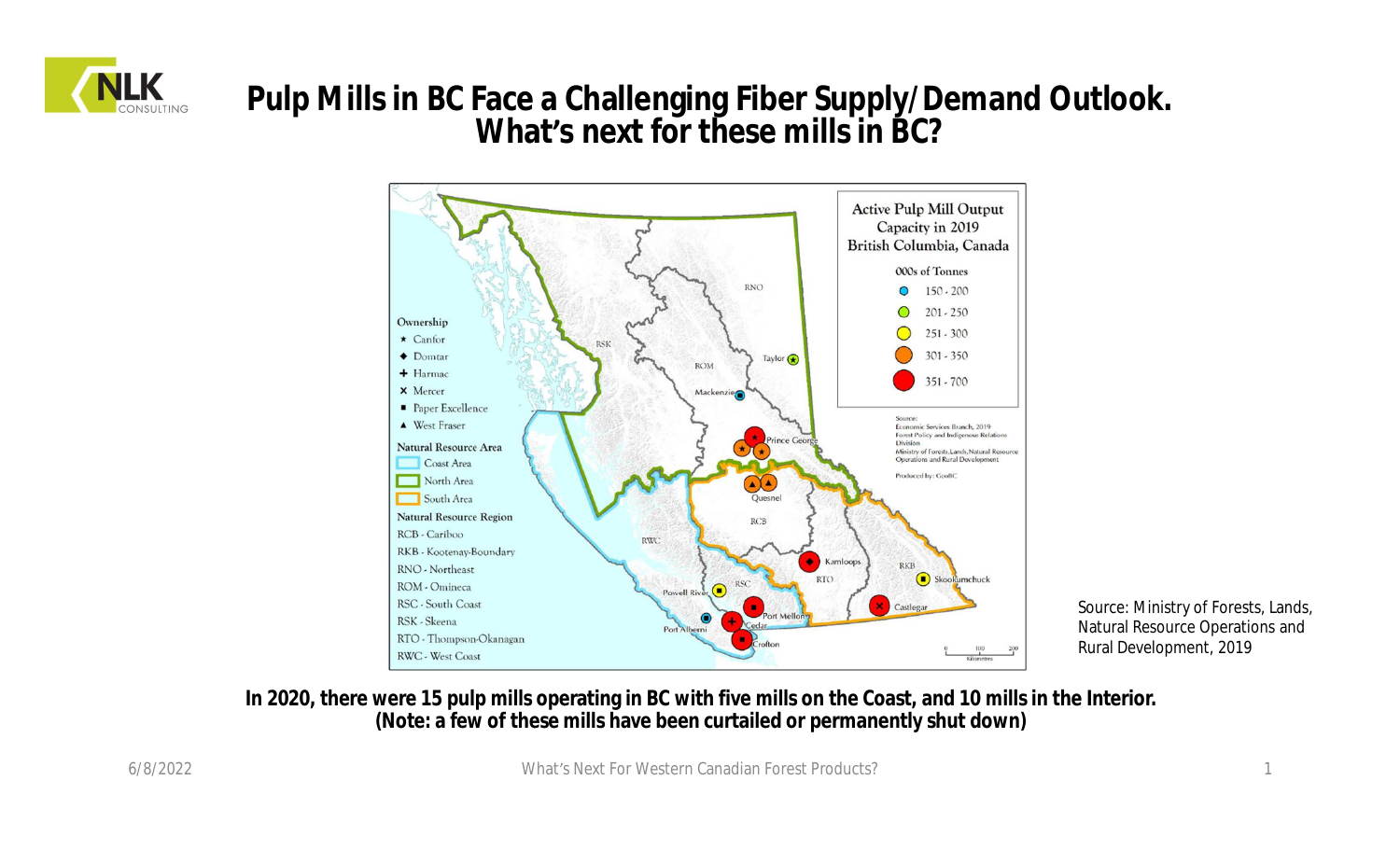

# **The Big Picture Supply and Demand of Wood Chips in BC, 2019**

- BC pulp mills processed over 22 million cubic meters of fiber, down 15% in 2019 from 2018.
- Pulp mills consumed about 15 million cubic meters of residual chips produced by sawmills and veneer mills, accounting for 67% of their fiber input.
- Pulp mills also used about 5.8 million cubic meters of whole-log chips supplied by chip or pulp mills, representing over 26% of their total fiber input.
- The rest of fiber input (1.2 million cubic meters) was supplied from imported chips and harvest residuals.
- The residual chip supply declined by 18%, from 6.5 million bone dry units (BDUs) in 2018 to 5.3 million BDUs due to mill curtailments and closures in 2019.
- As alternative fiber sources, the supply of wholelog chips and imported chips were up 12% and 9% respectively in 2019 over 2018.



Source: 2019 BC Mill List Database and BC Stats

### *Provincial Chip Supply and Demand – 2017 to 2019*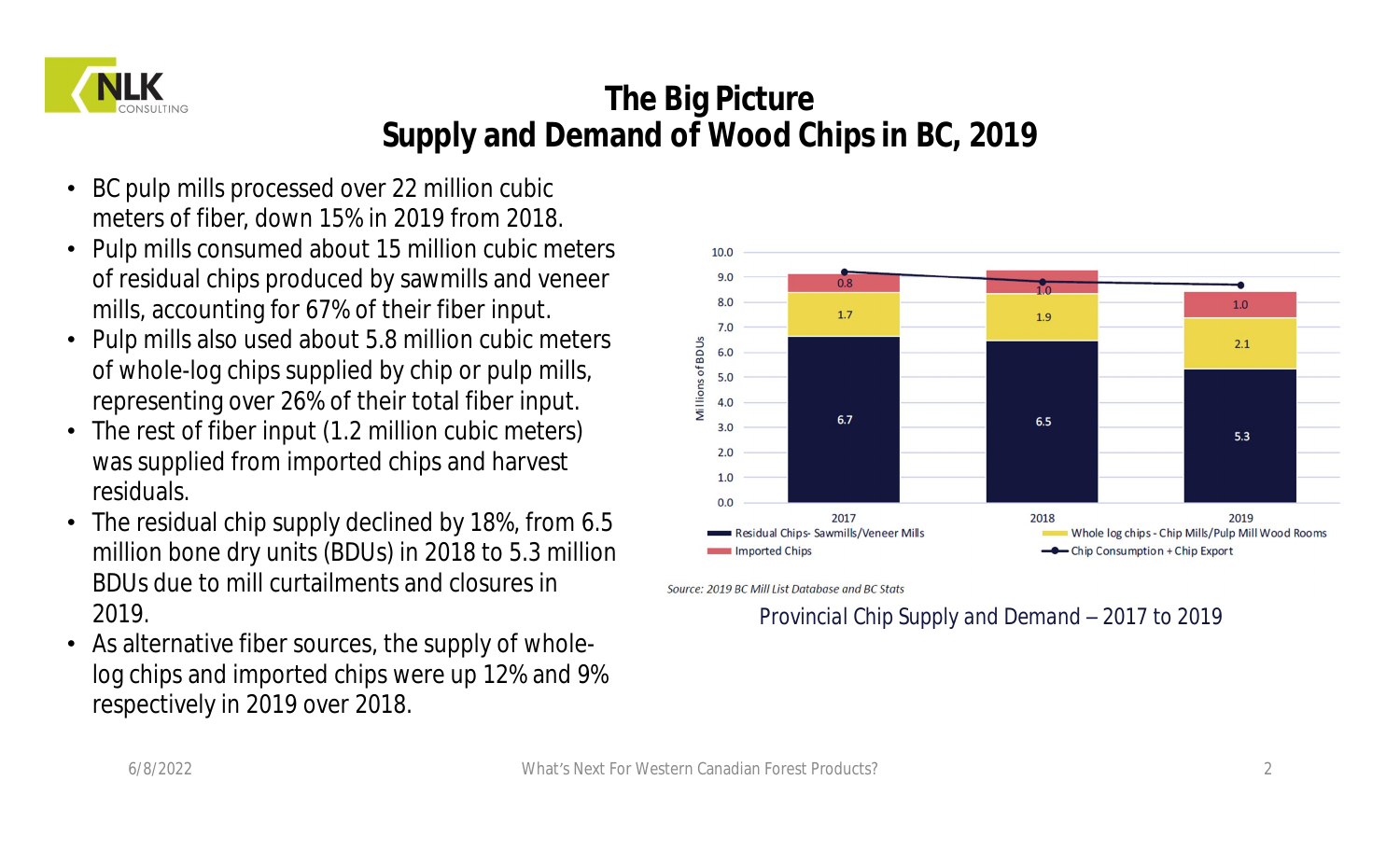

### **Fiber Basket Evaluation**

**Primary factors that impact the wood chips availability for the pulp sectors in BC and Alberta:**

- **Natural disturbances:** In the late 1990s, after several relatively warm winters, a massive Mountain Pine Beetle (MPB) outbreak caused the loss of millions of hectares of pine forest in British Columbia over the next 15 years
- **Forest Fires**: BC has experienced Back-to-back record fire seasons in recent years, in particular 2017 and 2018
- **Sawmill Closures:** Weak lumber market conditions, fiber supply constraints and higher log costs have continued forcing sawmill indefinite/permanent closures and curtailments in recent years, in particular 2018 and 2019.
- **Forest Policy, Regulations and Environmentalist Reforms:** Given the nature of forest ownership in BC (Crown Lands), the timber harvesting inventories are prone to change with the new policies and environment reforms that aim at protecting the wildlife and old-growth trees (reduced inventory). The provincial government has the authority to develop policies and revise the Annual Allowable Cut (AAC) considering the impact natural disturbances such forest fires and MPB outbreaks, by allowing the harvesting of damaged standing timbers (increased inventory).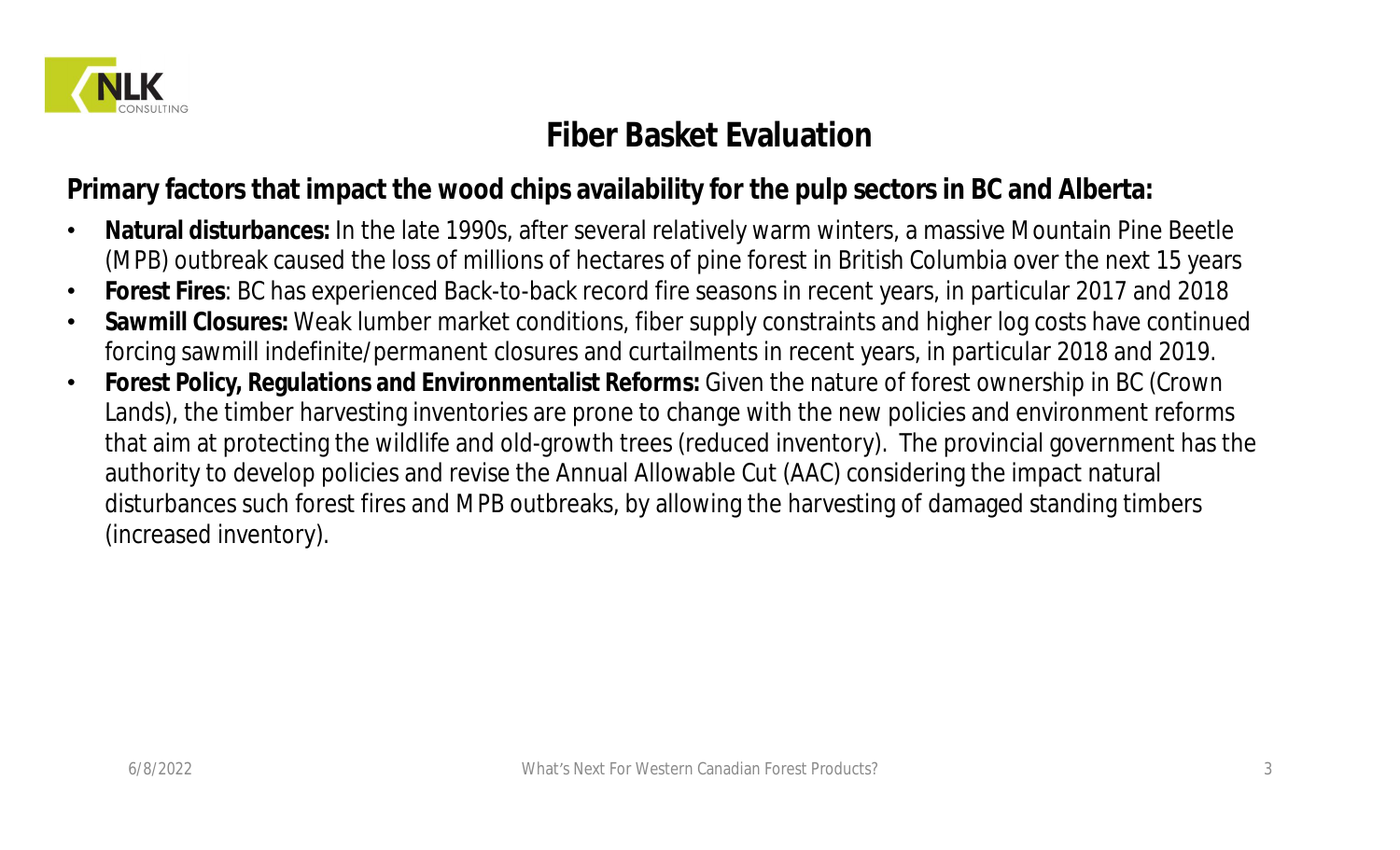

# **Impact of MPB Outbreak on the Fiber Supply in BC Interior**

- The Mountain Pine Beetle (MPB) has always been a natural element of B.C.'s interior pine forests. An abundance of mature lodgepole pine, combined with mild winters and uncharacteristically hot, dry summers, led to an unprecedented epidemic. The epidemic peaked in 2004 and has rapidly declined since then.
- By 2021, the mountain pine beetle outbreak had essentially run its course. To date, it is estimated that over 18.5 million hectares (45.7 million acres) of B.C.'s Interior forests are affected.
- Wood from beetle-affected trees will retain its commercial value for sawlogs 8 12 years after the tree has died.
- B.C.'s Chief Forester temporarily increased allowable harvest levels in areas affected by the beetle to recover economic value from the beetle-affected trees and speed replanting. The government has also offered licenses to encourage alternative emerging industries such as bioenergy and pellet plants.
- As the beetle-affected timber no longer becomes salvageable, the province's overall supply of mature timber in the Interior is expected to decrease by about 20% in the mid-term (next 10 - 15 years) when compared to harvest levels before the mountain pine beetle epidemic.
- 27 wood processing mills have closed since 2006 due to the gradual shortage of wood fiber due to this outbreak. Some of these mills have been closed by the major players such as Canfor, West Fraser and Tolko to supply sawlogs from their closed mills to other operating mills in BC Interior.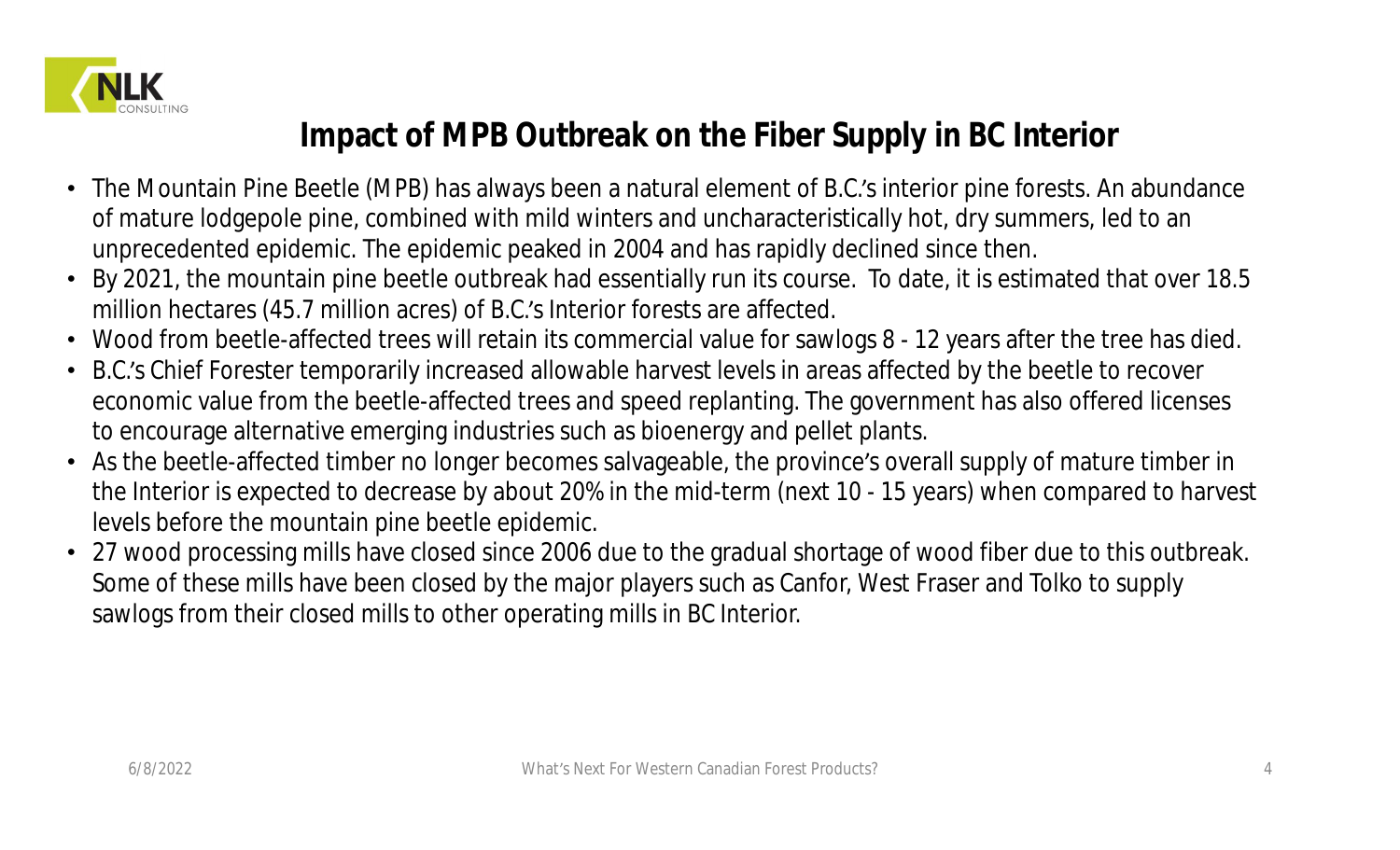

# **Post-Mountain Pine Beetle Forest Industry in BC**

**Although the BC Interior Mountain Pine Beetle (MPB) epidemic is effectively over, it continues to impact the BC forest industry in several ways:**

- After a decade-long uplift to the BC Interior's AAC that was implemented to support the salvage of MPB-killed pine, harvest levels have declined in many BC Interior Forest Management Units (FMU's). These AAC reductions reflect a reduced availability of both sawlogs and pulp logs and a progressive shift by forest companies away from salvaging dead pine stands to green stands of timber.
- More management unit AAC declines will occur soon. The BC Interior's midterm AAC should stabilize by 2024 at a level that is lower than the BC Interior AAC before the onset of the MPB epidemic.
- Both the AAC reductions and a shift away from harvesting in dead pine stands is significantly reducing the volume of pulp logs and post-harvest road-side residues.
- Further timber harvest reductions and mill closures lie ahead, not just from the remaining impact of the mountain pine beetle, but also because of a new spruce bark beetle infestation, and losses from two years of devasting forest fires.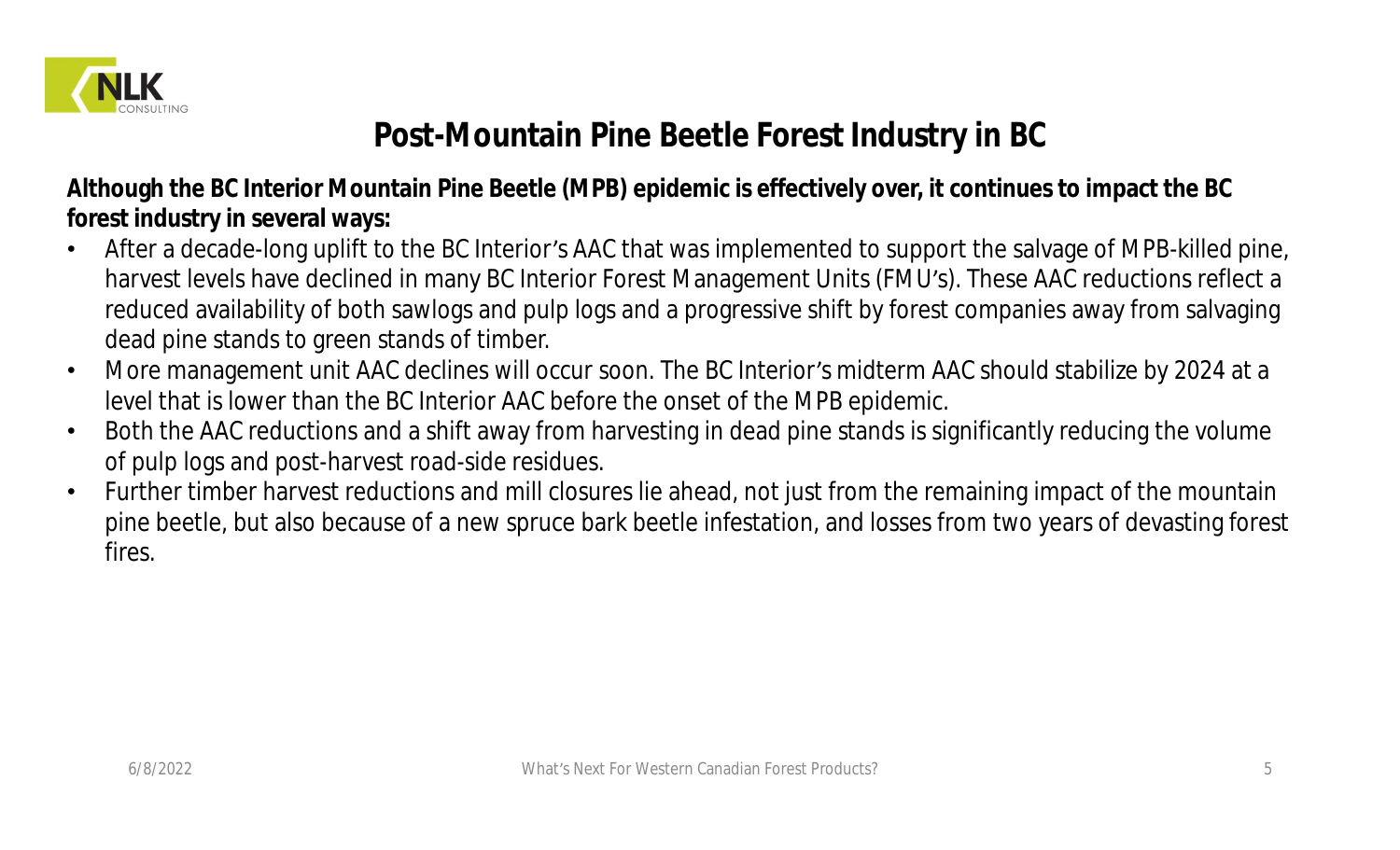

### **The Impact of Forest Fires**

- As shown in the Figure, BC experienced two worst fire seasons in 2018 and 2017 on record with 2,115 fires and 1.35 million hectares burned in 2018 and 1,353 fires and over 1.22 million ha were burned in 2017.
- The 2017 wildfires were concentrated in the Quesnel, Williams Lake and 100 Mile House Timber Supply Areas (TSAs) – units with high-to-very-high merchantable forest volume killed by the mountain pine beetle. The 2018 wildfires were more dispersed but still affected the Lakes and Quesnel TSAs, and the Vanderhoof portion of the Prince George TSA – units highly affected by the mountain pine beetle.
- About 300,000 hectares (23%) of the area affected by the 2018 fires occurred in the Timber Harvesting Land Base (THLB) , the area legally available and economic to harvest. Both Prince George and Quesnel TSAs were among the units most affected by the 2018 fires. In comparison, about 700,000 hectares (~58%) of the area affected by the 2017 fires (within fire perimeters) was within the THLB.



#### **Total Burned Area (ha)**

Source: Ministry of Forests, Lands, Natural Resource Operations and Rural Development, 2019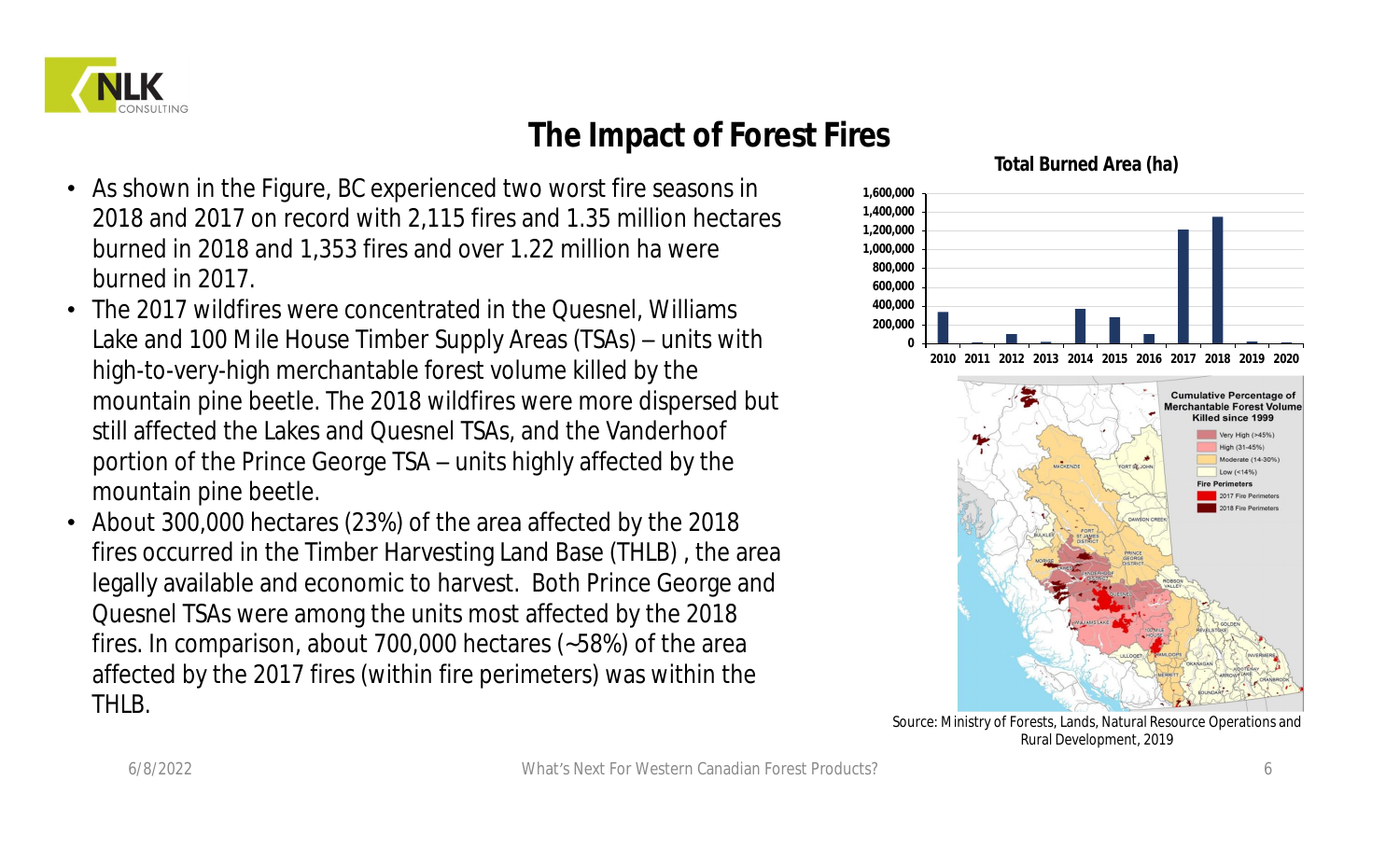

### **Forest Fires – Timber Volume Loss**

- As shown in the first Figure, both the overall total forest volume losses, and the overall timber volume losses within the THLB, from the 2017 and 2018 fires. More forested volume burned in 2018 than in 2017, but less timber volume burned in the THLB in 2018 than in 2017.
- The second Figure shows live (green) timber volume losses due to both the 2017 and 2018 fires expressed as a percentage of the total live volume within the THLB from the most affected TSAs.
- The three most affected TSAs include the Quesnel (12.7%), Williams Lake (6.7%), and 100 Mile House TSAs (5.9%) with losses largely a result of the 2017 fires. The Quesnel TSA also experienced notable losses due to the 2018 fires.
- The Forest Analysis and Inventory Branch assessed the timber supply impacts from the 2018 fires for the affected TSAs. Based on the assessments, none of the AACs need to be re-determined immediately although some will likely be revisited before the planned AAC determination dates.



Source: Ministry of Forests, Lands, Natural Resource Operations and Rural Development, 2019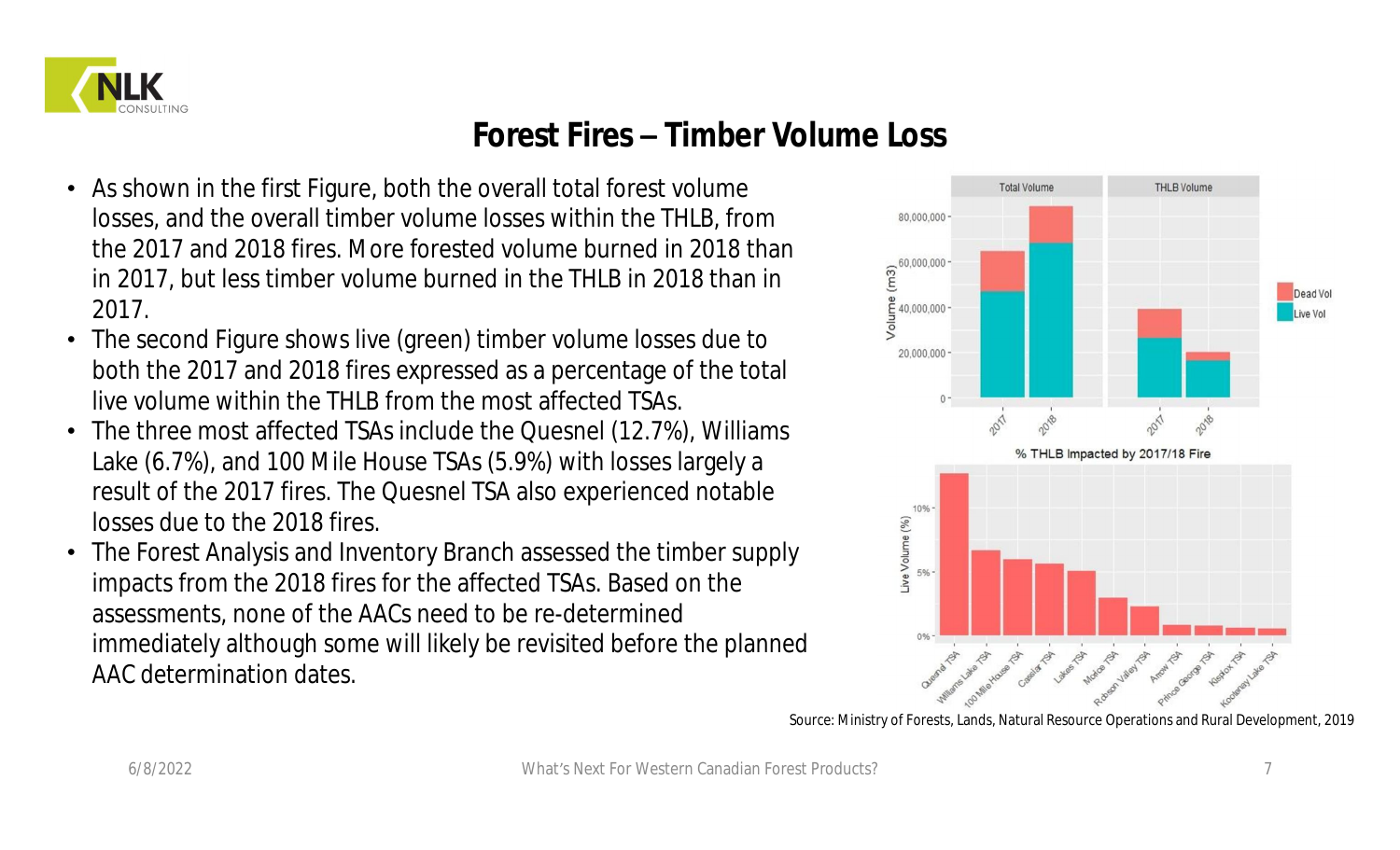

# **Sawmill Closure Impact on BC Pulp Mills**

- Sawmills in British Columbia are being forced to shut due to the weak lumber market combined with the Annual Allowable Cut limiting sawtimber availability.
- The Figure shows the sawmill curtailments in 2019 in BC:
	- o Four permanent closures (in red)
	- o Two indefinite curtailments (in orange)
	- o Five mill shift reductions (in yellow)
- Nearly 2.0 billion Board Feet of capacity was removed from BC in 2019 alone, which represents 14% of BC's existing capacity base at the end of 2018.
- The current wave of mill rationalization would likely have started earlier, but a strong U.S. economy drove the demand and prices for lumber so high it made it economic to continue processing wood products from a shrinking timber supply, despite rising log costs and American softwood lumber tariffs.
- While a recovery of lumber prices in the U.S. could postpone more curtailments and mill closures, the long-term prospects are that the B.C. Forest sector will inevitably continue to shrink.



Source: RISI Inc., 2019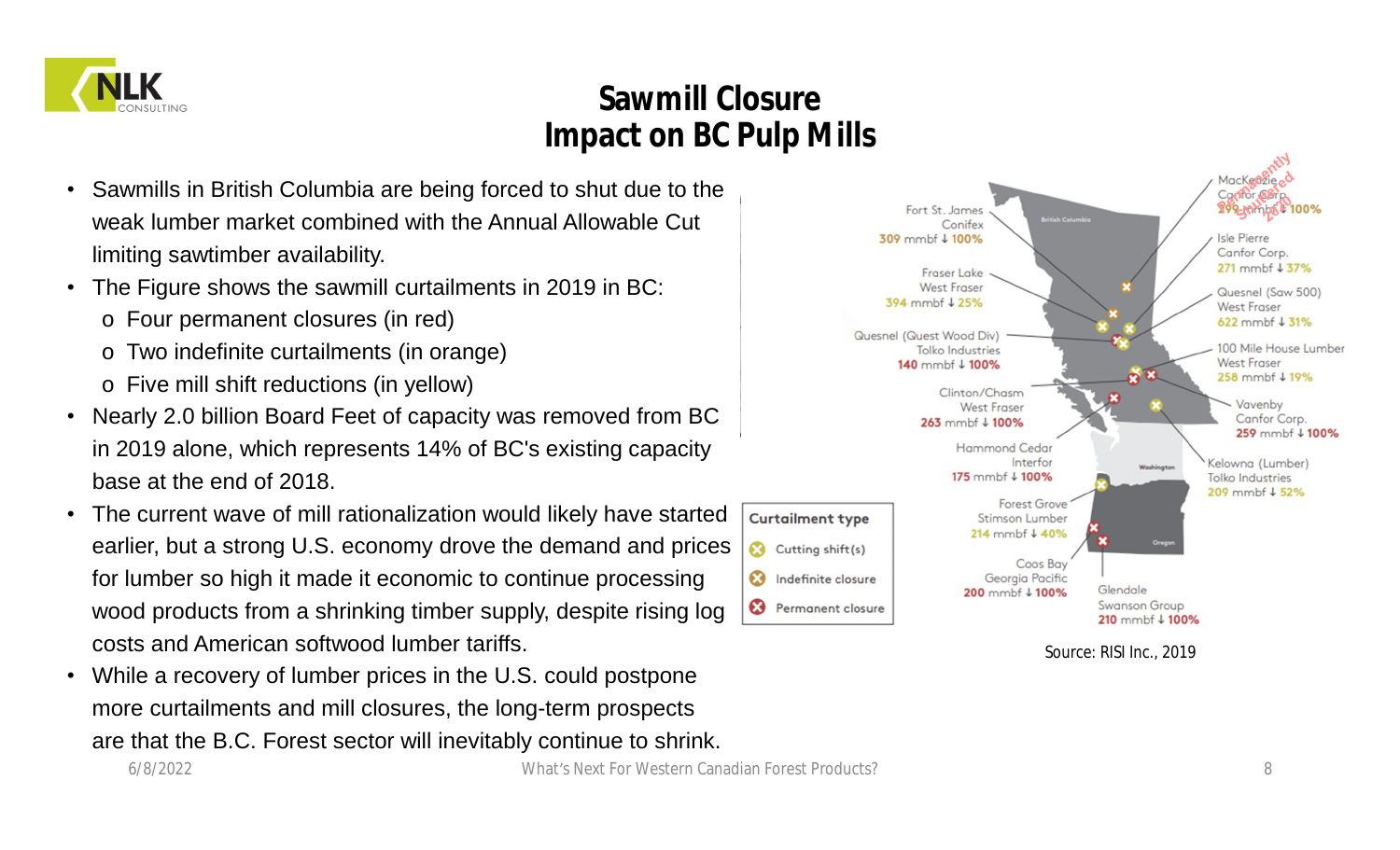

# **Sawmill Closure Impact on BC Pulp Mills**

- The Figure shows the location of BC pulp mills relevant to the 2019 sawmill curtailments.
- Sawmill closures resulted in a loss of more 10% of the fiber supply. This has significantly increased pulp mill demand for pulp logs.
- The requisite decline in sawmill residuals from the sawmill closures roughly equal to the fiber needs of one large or two smaller pulp mills in the region.



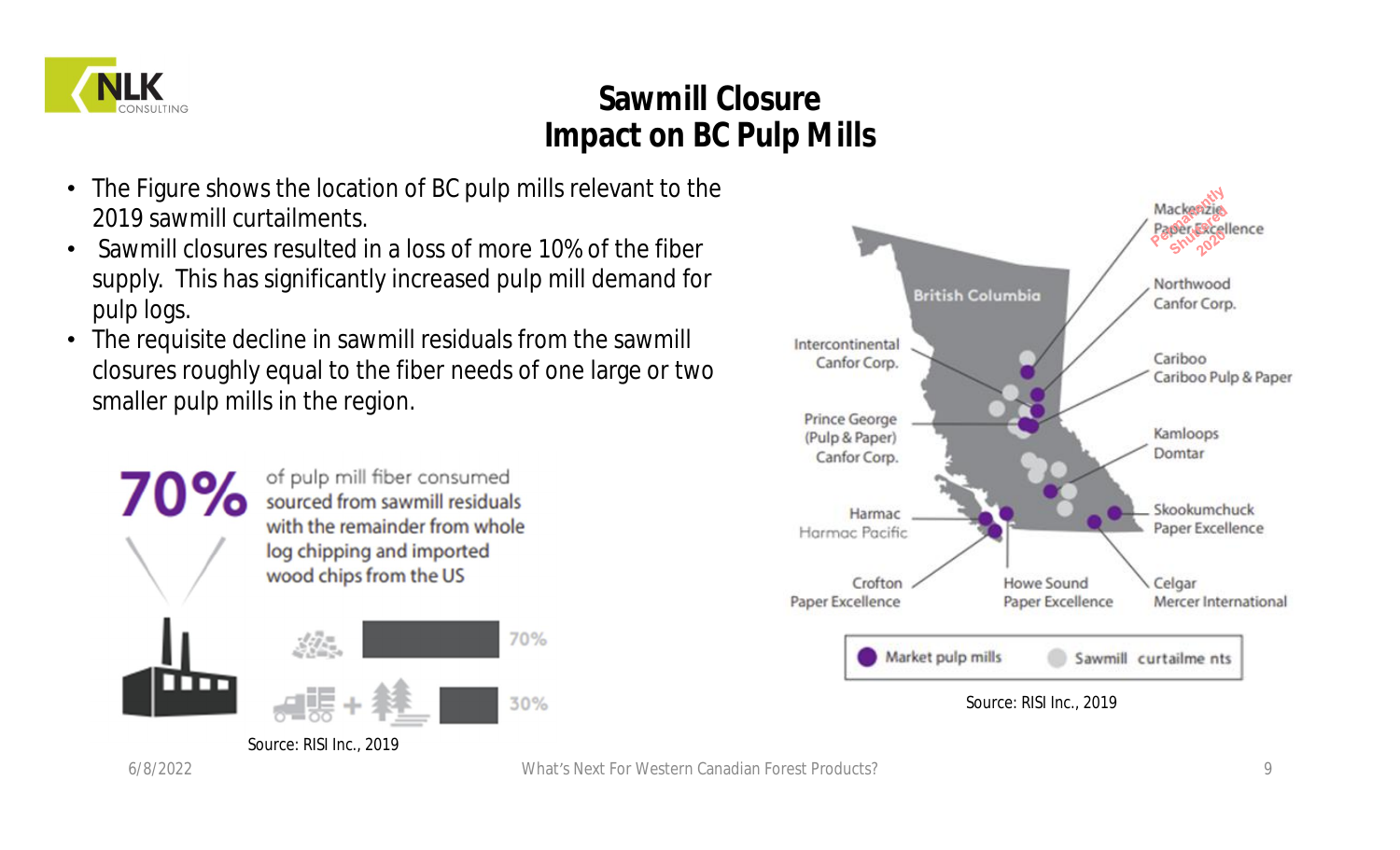

### **Environmental Reforms Potential Negative Impact on Timber Supply**

- Environmentalists are pushing hard for the government to stop logging in old-growth forests until updated strategies are in place to better manage the population of old trees.
- Protests against logging have occurred prominently on Vancouver Island, but also in Prince George and Nelson. This will cause serious implications to the timber industry. It is expected to see up to four sawmills on the coast, and up to five in the interior permanently shutdown if environmentalist policy reforms are implemented.
- There's potential for a 1 million cubic metre decrease in AAC on the coast, and a 3 million cubic metre decrease in the Interior should the government take the recommendations from environmentalists which include banning logging on old-growth forests and caribou protection mandates.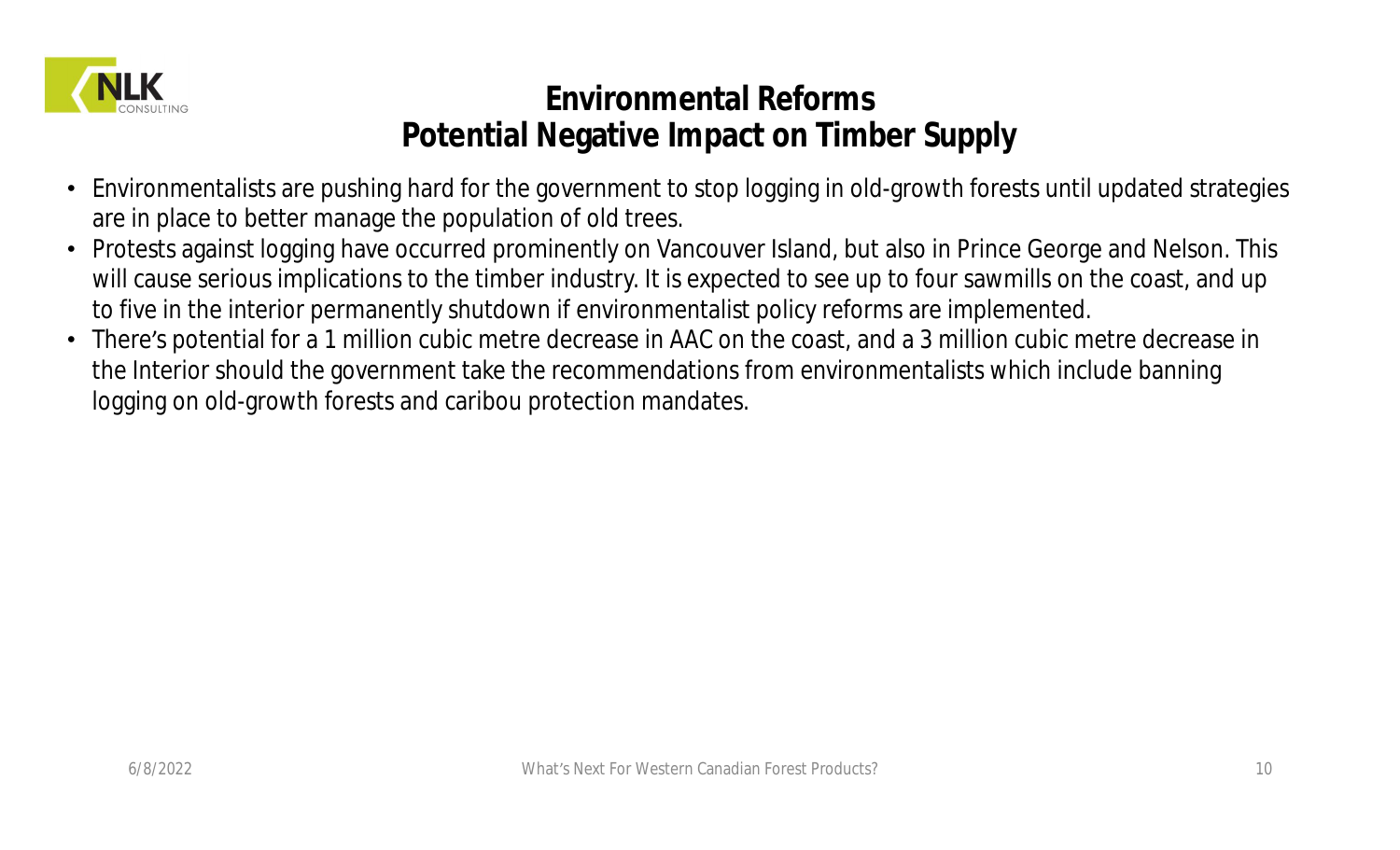

# **Environmental Reforms Potential Negative Impact on Timber Supply**

- Caribou protection mandates, which are coming mainly from the federal government, would also reduce the AAC for the interior forest industry. A plan to protect the southern mountain caribou in the Peace region is already in place.
- If the Peace region plan is repeated for all other caribou herds, it will remove 10% of the Interior AAC. A 1% reduction in the cut approximately equals the average output of a sawmill in the province.
- The industry accepts that it will lose some timber to things like caribou habitat protection. However, some trade-offs could be made that would mitigate the impact of an ever-shrinking timber supply, one of which would allow commercial thinning, which might at least save pulp mills.
- Commercial thinning is when loggers go into younger, dense stands of forest not yet ready for conventional harvest and weed out damaged or deformed trees for pulp wood. It could probably offset 10% or 20% of what the downfall might be. The industry has been pushing for larger-scale commercial thinning, as done in most other jurisdictions in the world, but government has so far, not gone down this path.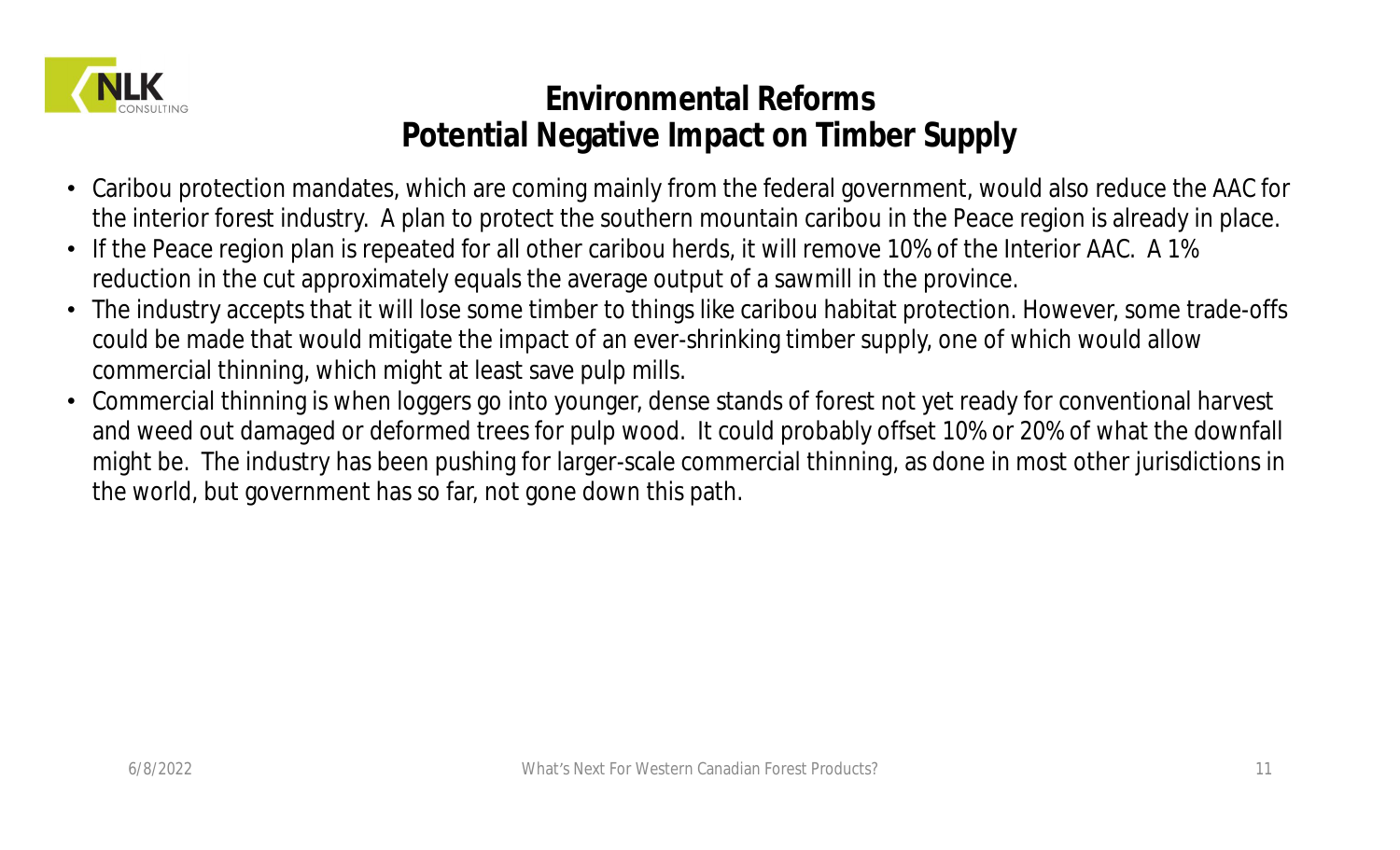

**Supporting Policies and Programs to Increase the Use of Underutilized Forest Fibers in BC – Is It Enough?? (1 of 2)**

- The common practice in BC before MPB epidemic was to harvest mainly merchantable sawlogs by tenure holders and leave logging residues (e.g., tops, bottoms and branches) and merchantable logs behind in the forest stands and burn them eventually. Non-sawlog/non-merchant timbers within merchantable stands are part of the current timber inventory within AACs not commercially viable to be harvested. Long distance from the marketplace, low quality of some of the tree species for lumber manufacturing, small size, damage by insects, fire and disease, steep terrains, expensive harvesting operation and the current market price of forest products make these standing timbers commercially unattractive to harvest.
- Because of MPB epidemics, the BC Government has been developing various programs and incentives to maximize the use of underutilized logging residues and non-merchant timbers:
	- o **Cut Clear Regulation**: To encourage utilization of Grade 4 (pulp logs) and to limit timber left in the bush, Section 17 (6) of the Cut Control Regulation (Grade 4 credit) allows licensees to apply for a cut control credit for any Grade 4 log shipped to a facility other than a sawmill or veneer plant ((i) a mill that produces pulp, paper or newsprint, (ii) a chipping plant, or (iii) another facility that produces products from timber other than lumber or veneer).
	- o **Provincial Logging Residue and Waste Measurements Procedure Manual:** Waste assessments are carried out to quantify the volumes of merchantable timber and waste left on the harvested areas following the completion of primary logging. The waste volume data compiled from the assessments are used to invoice licensees for monetary and cut control charges if these wastes are not used by a secondary mill.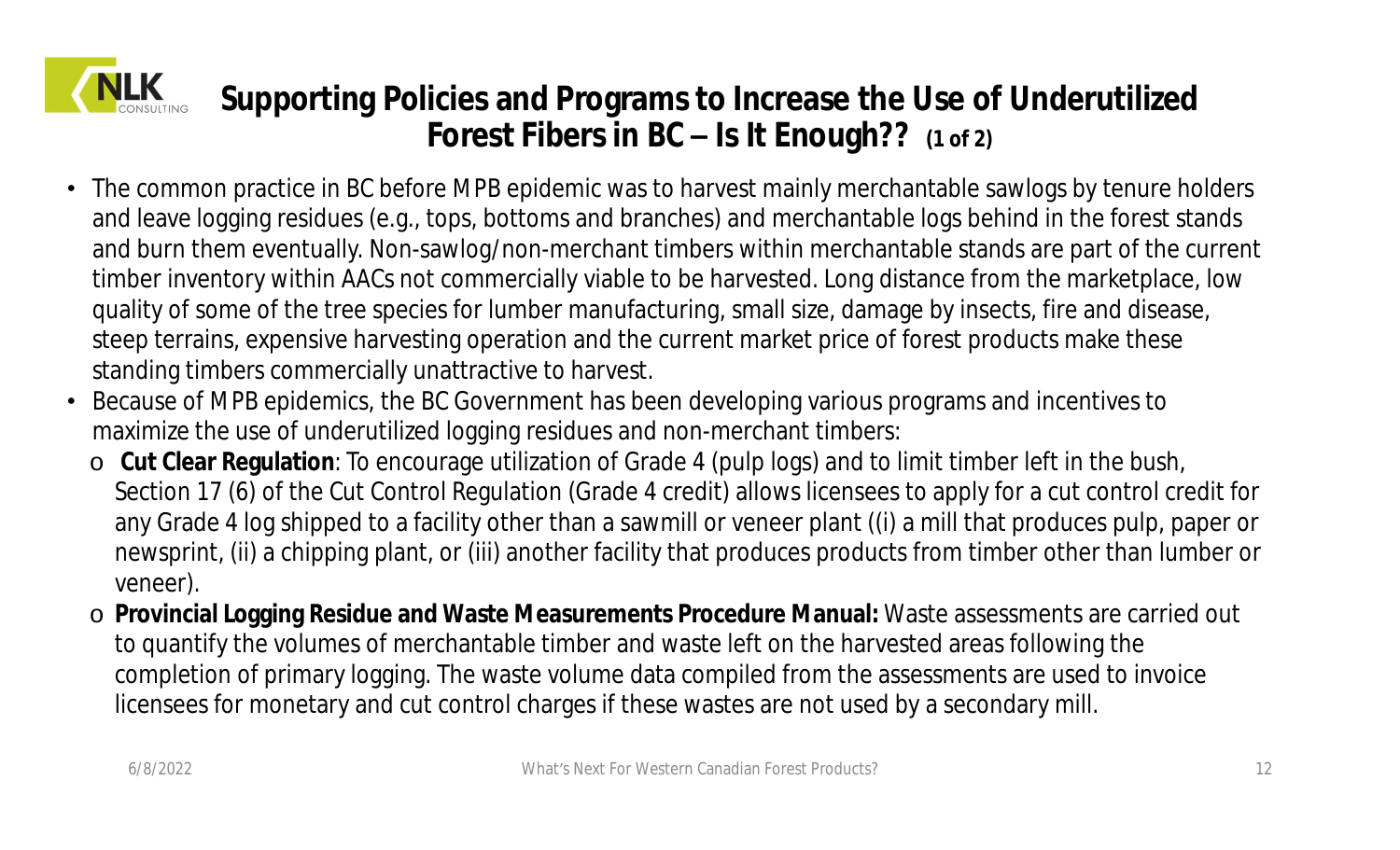

**Supporting Policies and Programs to Increase the Use of Underutilized Forest Fibers in BC – Is It Enough?? (2 of 2)**

- **Residual Fiber Utilization Policy:** The Fiber Recovery Policy focuses on improving the use of lower-quality timber in areas of the province where there is a demand for the residual fiber from secondary users (pulp mills, pellet plants, bioenergy facilities, and other users of low-quality logs) and business-to-business relationships have not been established.
- **Forest Enhancement Society of BC** funded by BC Government, has been offsetting the entire/portion of cost of transportation and collection of underutilized forest fibers in BC. This fund has been used by pulp mills in BC Interior to reduce the cost of pulp logs delivered to their mills.